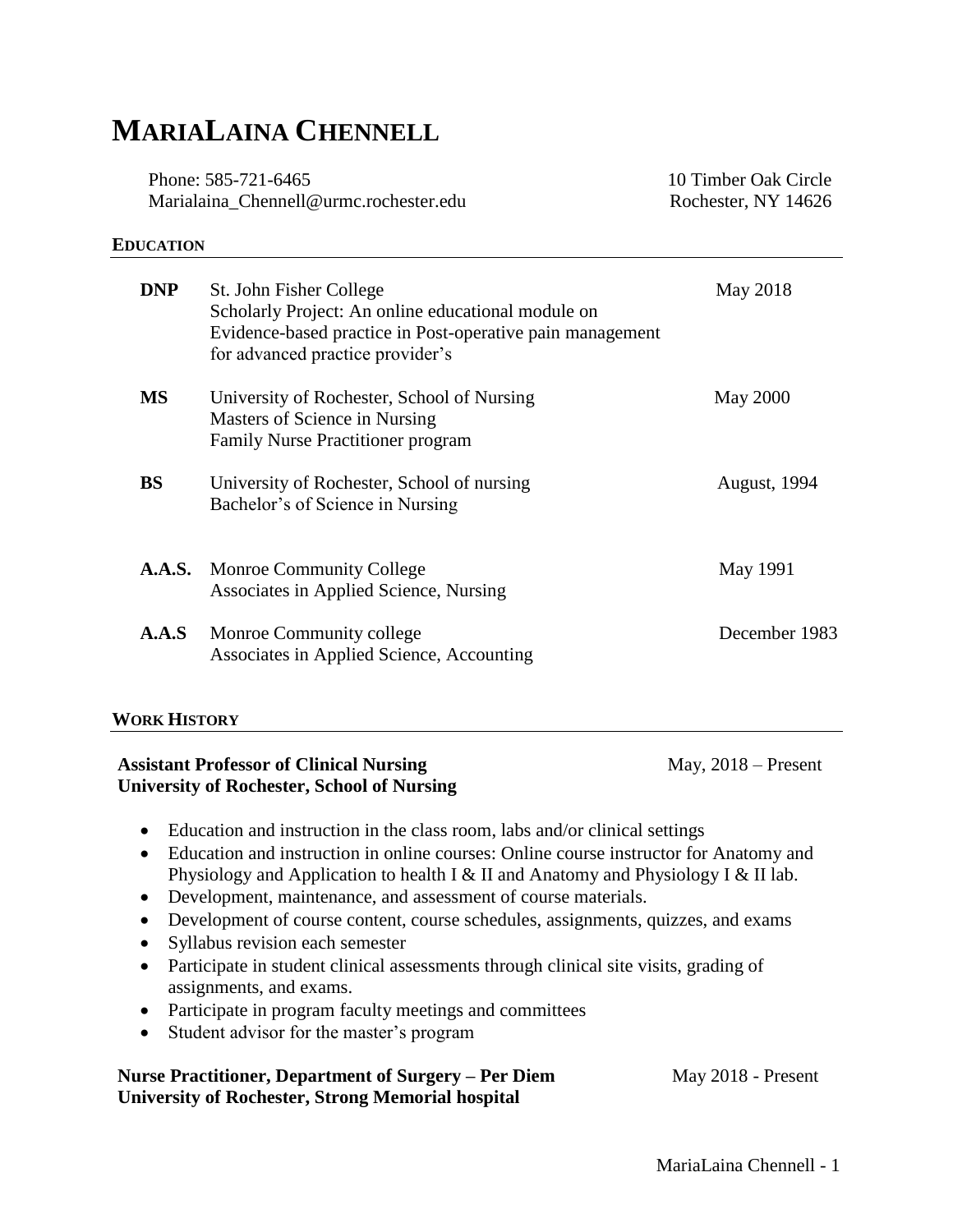- Trauma and Acute care surgery May 2018
- Colorectal surgery- Ostomy center June 2019
- Surgical oncology Breast surgery February 2021
- Surgical oncology Hepatobiliary Surgery May 2021

## **Instructor of Clinical Nursing** *June 2012 – May 2018*

## **University of Rochester, School of Nursing**

- Instructor for Anatomy and Physiology I and application to health
- Instructor for Anatomy and Physiology II and application to health
- Co-Faculty for advanced Physiology and Pathophysiology
- Development, maintenance, and assessment of course materials
- Development of course content, course schedules, assignments, quizzes, and exams
- Syllabus revision each semester
- Working with students to assist with educational needs
- Participate in student clinical assessments through grading of assignments, and exams.

## **Nurse Practitioner, Pain Treatment Center May 2017–May 2018**

## **University of Rochester Medical Center**

- Evaluation, diagnosis and management of adult patients with acute and chronic pain in the outpatient setting
- Work collaboratively with the multidisciplinary team to provide high quality evidence based care to patients with chronic pain.

#### **Nurse Practitioner, Acute Care Surgery Service** 2000 – April 2017 **University of Rochester Medical Center**

- Evaluation, diagnosis, and management of adult and pediatric trauma and acute general surgery patients through their continuum of care. Including the emergency department, intensive care unit, floors, operating room, and outpatient clinic.
- Evaluation, diagnosis and management of perioperative acute care surgery and trauma patients in the inpatient and outpatient setting
- Work collaboratively with the multidisciplinary team and specialty services to provide high quality evidence based care to the acute care surgery and trauma patients.
- Participation in general surgery QA program
- Research Coordinator for TSOS Study

## **Registered Nurses, Medical Intensive Care Unit** 1995 – 2000 **University of Rochester Medical Center**

- Provide direct bedside care to critically ill patients with medical, respiratory, and multisystem illnesses.
- Perform as charge nurse.
- Orient and precept new nursing staff.
- Actively participate in critical care education committee.
- Prepare and provide in-service education to unit staff.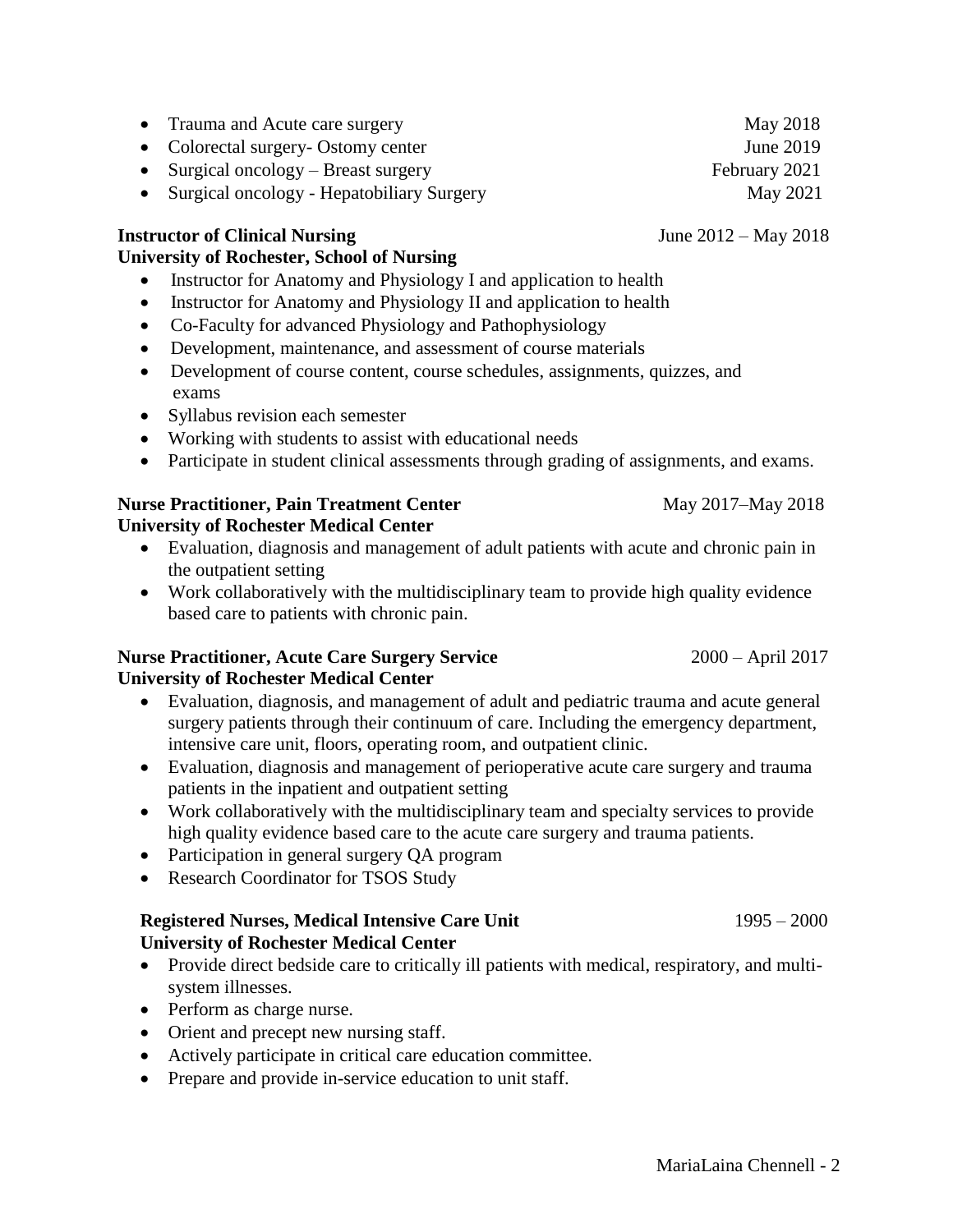#### **Registered Nurse, General Medical** 1991 –1995 **University of Rochester Medical Center**

- Provide direct bedside high quality nursing care to patients who were acutely ill with respiratory, renal, gastrointestinal, and HIV related disease processes.
- Performed as charge nurse.
- Performed as preceptor.
- Served as unit policy and procedure expert.

#### **Nursing Assistant** 1989 –1991 **The Genesee Hospital**

- Nursing Assistant on the Oncology and Respiratory units.
- Provided support to the nursing staff.
- Handling the hygiene, nutritional, and physical comfort needs of patients.

#### **Accounts Payable Clerk** 1985 – 1988 **Giltspur Exhibits**

- Accounts Payable Department Chairperson
- Verified and paid all corporate bills and outstanding accounts.
- Evaluated time reports and prepared payroll checks.

#### **HONORS AND AWARDS**

• Induction into Sigma Theta Tau International, Inc. Honor Society of Nursing

#### **MEMBERSHIPS**

- American Association of Nurse Practitioners
- The Nurse Practitioner Association of New York State

#### **COMMITTEES**

- Legislative chairperson for The Nurse Practitioner Association of New York State
- Master's Sub-committee at the University of Rochester, School of Nursing

#### **CERTIFICATIONS**

- Certified Family Nurse Practitioner
- $\bullet$  Basic Life Support Current
- Advanced Cardiac Life Support-Current

#### **INVITED LECTURES/PRESENTATION - INTERNATIONAL PRESENTATION**

• Invited to speak at the Royal College of Surgeons Nursing and Midwifery Conference March 1, 2018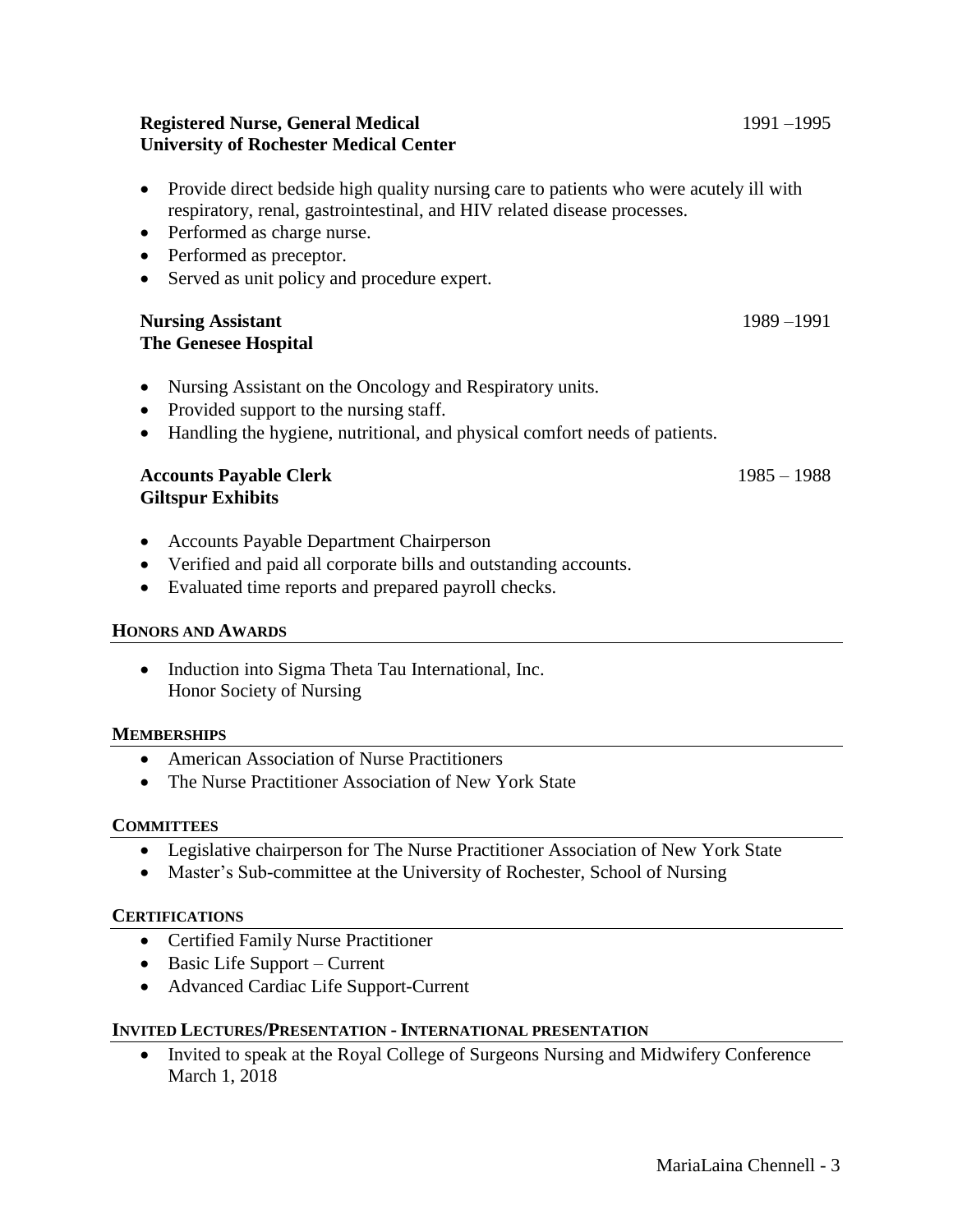#### **LOCAL PRESENTATIONS**

- Sigma theta Tau: Poster presentation Pain management. University of Rochester, School of Nursing 2018
- Nursing in-service.. JP and Percutaneous drain management University of Rochester, Strong Memorial Hospital August 2016
- National nurses week best practice showcase Poster Presentation: Nursing Pain Rounds: An education program to increase patient satisfaction and pain management body presentation 2016
- Nursing Grand Rounds Presentation. Nursing pain workshop a pharmacologic overview University of Rochester, Strong Memorial Hospital January 2014
- Nursing Grand rounds panel member. University of Rochester, Strong Memorial Hospital. Working with an Amish family and community
- Nursing In-service: Spine Immobilization. University of Rochester, Strong Memorial Hospital. 2010
- **LOCAL COURSES**
- RNFA General Surgery presentation at the University of Rochester, School of Nursing
	- $\circ$  June 2016
	- o June 2017
	- o June 2018
- RNFA General Surgery presentation at the University of Rochester, School of Nursing
	- o November 2016
	- o November 2017
	- o November 2018
- Diabetes and Adrenal Glands presentation for nurse practitioner students St. John Fisher College February, 2017
- The Endocrine system for nurse practitioner students St, john Fisher College February, 21, 2018

#### **NATIONAL COURSES**

- American Academy of Nurse Practitioners**:** 
	- o Chest tube insertion course June**,** 2009
- American Academy of Nurse Practitioners:
	- o Chest tube insertion course June, 2011
- Advanced Trauma Care for Nurses (ATCN)
	- o Instructor course Tampa Florida 2013
- Advanced Trauma Care for Nurses (ATCN)
	- o Instructor course Chattanooga, TN 2013